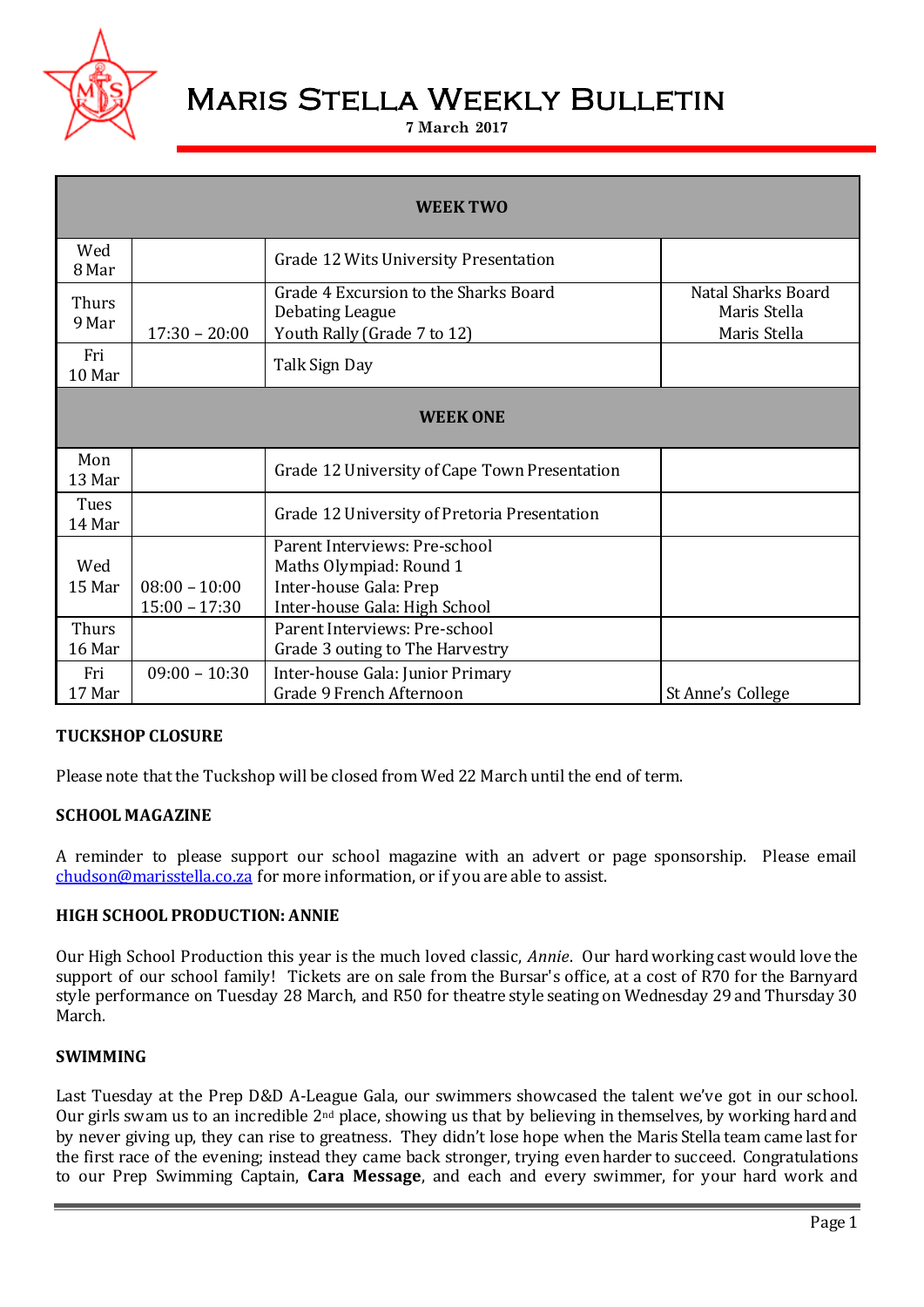inspirational attitude. Thank you to Mrs Kidd for all your effort, and to our enthusiastic Grade 6 and 7 supporters!

**Venice Omote** (Grade 4) took part in the KZN Level 2 championships last weekend. She came 2<sup>nd</sup> in the 200m breaststroke and 2nd in the 200m backstroke.

**Mikaela Davies** (Grade 6) has swam South African Level 2 qualifying times this season. She will be competing in the SA Level 2 Age Group Nationals in Sasolburg from 23 to 26 March. Well done **Mikaela**!

## **LIFESAVING**

**Venice Omote** (Grade 4) competed in the KZN Nipper Surf Lifesaving Championships. She came 2nd in the U10 girls Beach Run, 2<sup>nd</sup> in the Girls Surf Swim, 2<sup>nd</sup> in the Bodyboard Relay and 3<sup>rd</sup> in the Run Swim Run.

**Tannah Smith** (Grade 6) participated at the KZN Nipper Lifesaving Championships on the weekend. She came 1st in the U12 Mixed Taplin Relay, 2nd in the Mixed Body Board Relay, 1st in the Run Swim Run, 1st in the Surf Swim, 1st in the Malibu Board, 2nd in the Body Board, 2nd in the Long Beach Run and 5th in the Flags. She was also awarded the Trophy for the U12 Girls' Competitor of the Tournament. Congratulations **Tannah**!

## **DIVING**

A number of our springboard divers took part in the KZN Schools Trials at Kings Park last Saturday. The following girls medalled at these trials:

**Addison Miskey** – Gold U10 **Mackenzie van Niekerk** – Silver U10 **Aimee Dunn** – Gold U12 **Amy Thackwray** – Silver U12 **Megan Grout** – Bronze U12

#### **TENNIS**

Well done to **Kaitlyn Ramduth** (Grade 5), who was selected for the KZN U13A Tennis Team. At the KZN trials recently, she won all of her singles and doubles matches, only losing one mixed doubles match (a total of 22 matches played). Kaitlyn will represent KZN in the Inter-provincial Tournament at the end of this month in Bloemfontein. Good luck **Kaitlyn!**

## **KARATE**

**Emma-Leigh Chisholm** (Grade 12) competed in the South African National Karate Championships on Saturday at The Durban University of Technology, and received a Bronze Medal for her Kata.

**Nyska Jagasur** (Grade 4) also competed in the South African National Karate Championships, and won a Silver medal for Kumite. She is now ranked 2nd in the country in her division. Congratulations to both **Emma-Leigh** and **Nyska!**

## **ACTION NETBALL**

Results from our Prep and High School Action Netball Leagues, from their recent matches:

#### Monday 27 February:

| <b>Team</b>                             | Result      | <b>Outstanding Players</b> |
|-----------------------------------------|-------------|----------------------------|
| Maris Stella U10A vs Glenwood Prep      | Lost $2-18$ | Sarah Harker               |
| Maris Stella U11A vs Ashton College     | Won 10-2    | Mia Vlotman                |
| Maris Stella U11A vs Penzance           | Won 11-4    | Amy Riggien & Mia Vlotman  |
| Maris Stella U11B vs Northlands Primary | Won 5-1     | Rebecca Naudé              |